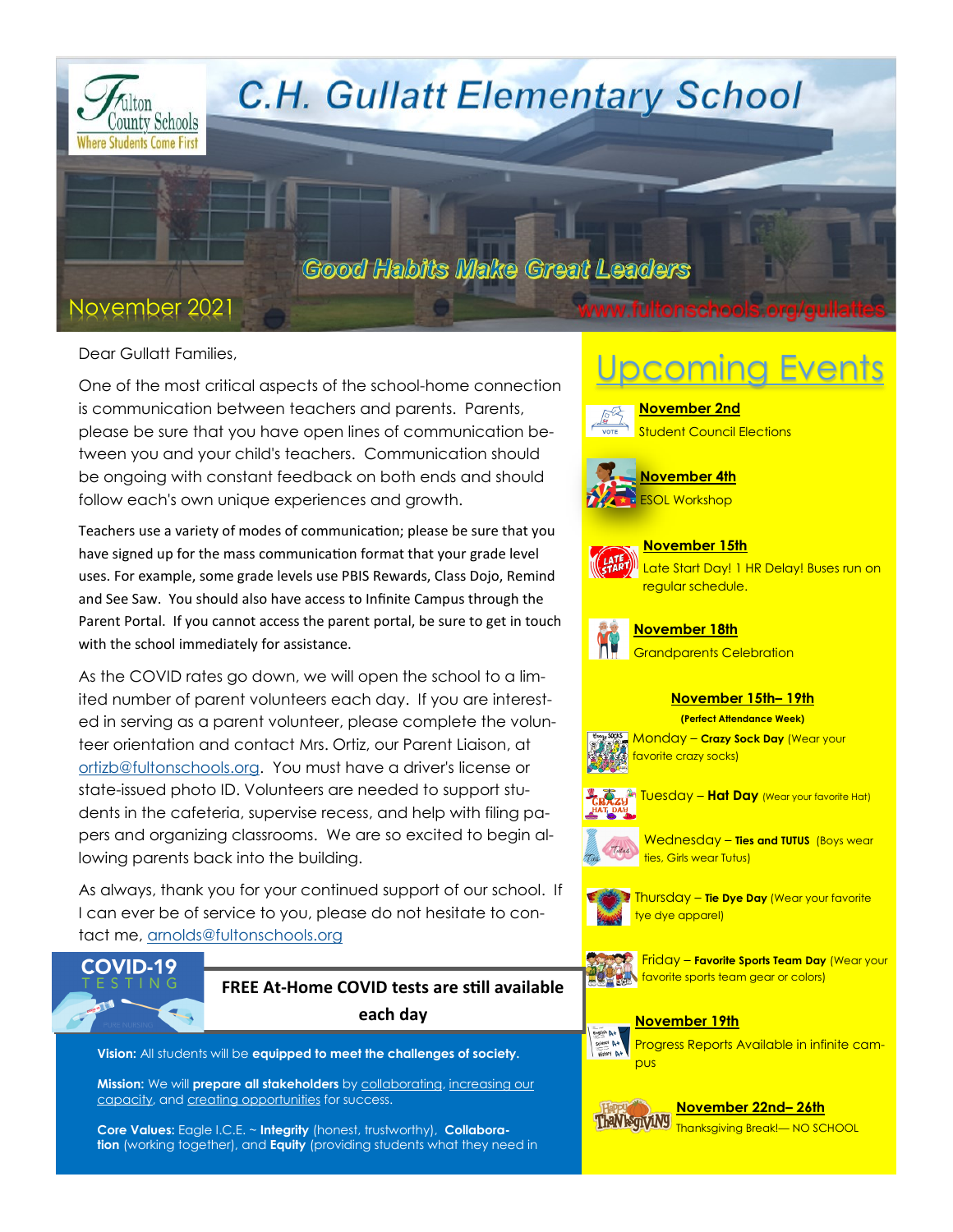

#### **Make the End of Daylight Saving Time Safe for Kids**

Daylight Saving Time ends on Sunday, November 7. This means more children will be traveling to and from school in the dark, which puts them at greater risk of injuries from traffic accidents.

#### **Things you can do to help your children and others get to school and back home safely each day:**

- Help them learn and practice this important safety rule: Be Seen to Be Safe. Let them know that during the day and at dawn and dusk, they should wear bright or fluorescent clothing.
- Teach them to "STOP, LOOK LEFT-RIGHT-LEFT and LISTEN" before stepping off the curb, even where there is a traffic signal.
- Walk with them to and from school as often as possible.
- Remind them to avoid "jaywalking" and crossing between parked cars. They should ALWAYS use crosswalks!
- Watch carefully for children who may be walking or riding their bikes.
- Always drive at a safe speed, especially on unlit or winding roads or when using low beams.
- Never pass a stopped school bus with its stop arm extended and red lights flashing.
- Please SLOW DOWN and drive carefully when entering the school zones and parking lots.

#### **#SafetyMatters**



# **Parent Engagement**

Congratulations to our Parent of the Month for September, Ms. Lakeisha Champion AND our Parent of the Month for October, Ms. Erika Gamble!! Thank you so much for ALL you do to ensure your child's success at Gullatt Elementary!!!!

**Who will be our next lucky winner?** 

**Please make plans to join us for the following upcoming Parent and Family Engagement Events:**

- $\Rightarrow$  Student Council Election Day, November 2 at 8:15 AM (meeting link will be posted on website)
- Family Ties Workshop, November 3 at 6:00 PM (see flyer and meeting link on our website)
- ESOL Workshop, November 4 at 4:00 PM

Feel free to reach out to our Parent Liaison, Ms. Bianey Ortiz, at 470-254-9382 or [ortizb@fultonschools.org](mailto:ortizb@fultonschools.org) for questions or concerns.

Remember, school is not just for the children. Research shows children are more successful when parents are EN-GAGED and INVOLVED. We love having you on our team!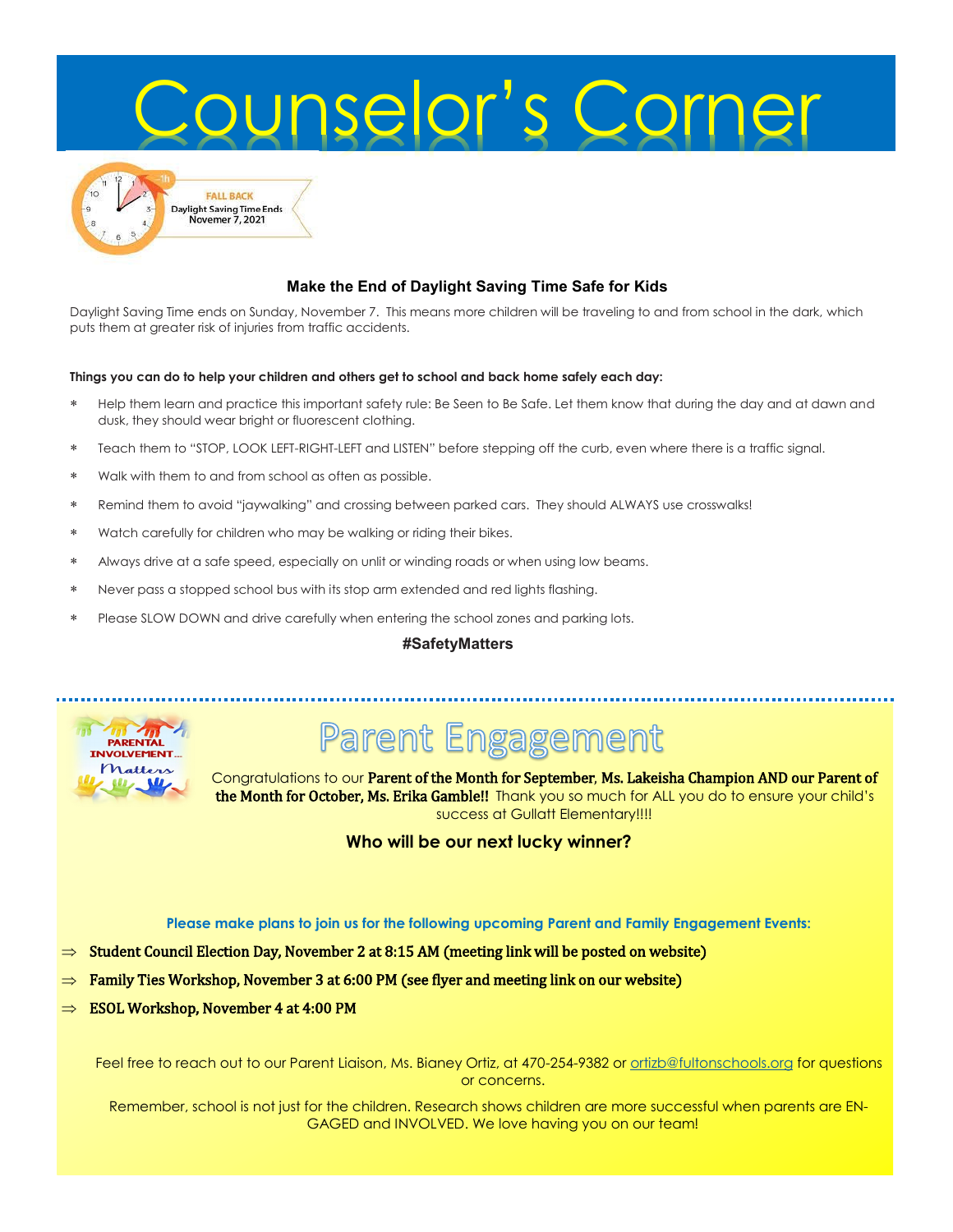# Curriculum Corner

# Reading

Happy November! I hope all of our families are enjoying the fall weather! Parents, thank you for actively participating in your child's education. It has been wonderful to hear about parents conducting virtual conferences these past couple of weeks. Our teachers truly appreciate your support and look forward to working closely with you this year! In order to connect home and school see the list below for ways to support your child at home. We have an important assessments coming up… 3rd-5th grade students will take the Writescore Assessment this month. Please look for communication from your child's teacher.

✪ Understanding the relationships between written letters and spoken sounds, or phonics. Children need to be taught the sounds individual printed letters and groups of letters make. Knowing the relationships between letters and sounds helps children to recognize familiar words accurately and automatically, and "decode" new words.

✪ Recognizing and using individual sounds to create words, or phonemic awareness. Children need to be taught to hear sounds in words and that words are made up of the smallest parts of sound, or phonemes.

✪Acquiring strategies to understand, remember and communicate what is read, or reading comprehension strategies. Children need to be taught comprehension strategies, or the steps good readers use to make sure they understand text. Students who are in control of their own reading comprehension become purposeful, active readers.

# **Extended Learning & Tutoring**

### November 2021

| Sun     | Mon     | Tue                     | Wed     | Thu | Fri | Sat |
|---------|---------|-------------------------|---------|-----|-----|-----|
|         | ı       | $\overline{\mathbf{2}}$ | 3       | 4   | 5   | 6   |
| 7       | 8       | 9                       | 10      | n   | 12  | 13  |
| 14      | 15      | 16                      | 17      | 18  | 19  | 20  |
| $^{21}$ | $^{22}$ | 23                      | $^{24}$ | 25  | 26  | 27  |
| 28      | 29      | 30                      |         |     |     |     |

We are kicking off our second month of the Extended Learning program. Your child(ren) has been working hard in the areas of Reading and Math. For the month of November, our program will operate on each Tuesday and Thursday from November 2<sup>nd</sup> -November 16<sup>th</sup>. The Extended Learning program will not be held the Tuesday/Thursday before or after a holiday or extended break. Please be sure to mark your calendar. Your child will go home their normal way on these days. As a reminder, all students should be picked up by 4:45 p.m. Repeated, or an excessive, late pick-up will result in removal from the program. If you have any questions, please feel free to reach out.

# Science/Social Studies



November is the last month of Fall. Let's discover what causes the seasons to change. The United States also holds elections this month. Who will you vote for in our Student Council Election?